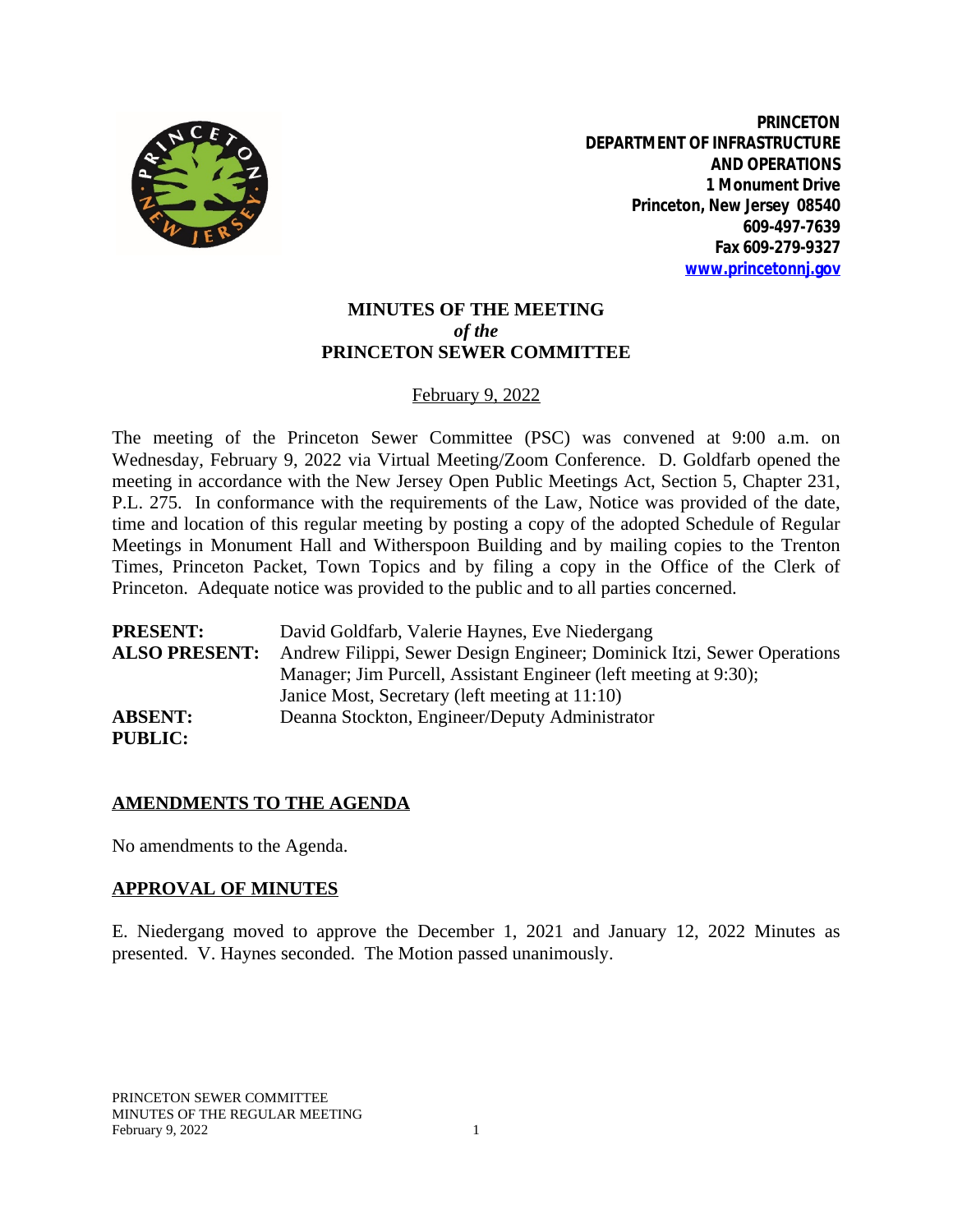# **Pump Station Design and Reconstruction Update**

A. Filippi stated that nine proposals have been received with a wide range of pricing and timeframes. Decision should be made by late February.

# **Presentation to Mayor and Council Regarding Long Range Financial Plan**

Scheduled for the February 28, 2022 Mayor and Council meeting is the Special Improvement District (SID) discussion. As this will be a lengthy discussion, it is suggested that the Sewer Department presentation be moved to the Mayor and Council Meeting of April 11, 2022; all agreed. The outline of the presentation is prepared; A. Filippi, D. Itzi, D. Goldfarb will work on graphics.

# **Infiltration and Inflow (I/I Program)**

A. Filippi stated that Mini System 35 design work is being finalized and an explanation letter to affected residents will be sent. The location of the system is the triangle of Cherry Hill /Mt. Lucas/Witherspoon.

Discussion: access will be needed to approximately 30 properties; some have easements, and those that do not will be sent an agreement letter that will need to be returned to start the easement process before going to bid; can get temporary access agreements to go to bid; a few original easement do not have original agreements; some property owners might not sign agreements or easements; current easements are recorded in County Clerk's Office; some easements are only on a filed map and this constitutes a legal easement; during the project easements can be finalized; can present easement agreements at time of temporary access agreements.

## **Method of Calculating Sewer Connection Fees**

Discussion: Consultant is putting together data for analysis; calculation connection fees from alternative tables; DEP flows incorporated into I/I contributions/ DEP view at treatment plans adds I/I projected use; calculation = total debt service divided by flow; developers look to revised tables; DEP are State Regulations, Developers need to follow Princeton calculations, same as we are doing; discussion of different scenarios for calculations; absolute fair number is not reasonable for so many different scenarios; hard to recalculate fee – follow State Statutes; A. Filippi will reach out to M. Sacks who is working with Kevin VanHise.

D. Itzi stated the collection system is going well.

A. Filippi shared NJAC 7.14A-23 published February 7, 2022 - Committee reviewed Sections and 40A:26A-11 Connection Fees – Committee reviewed Sections